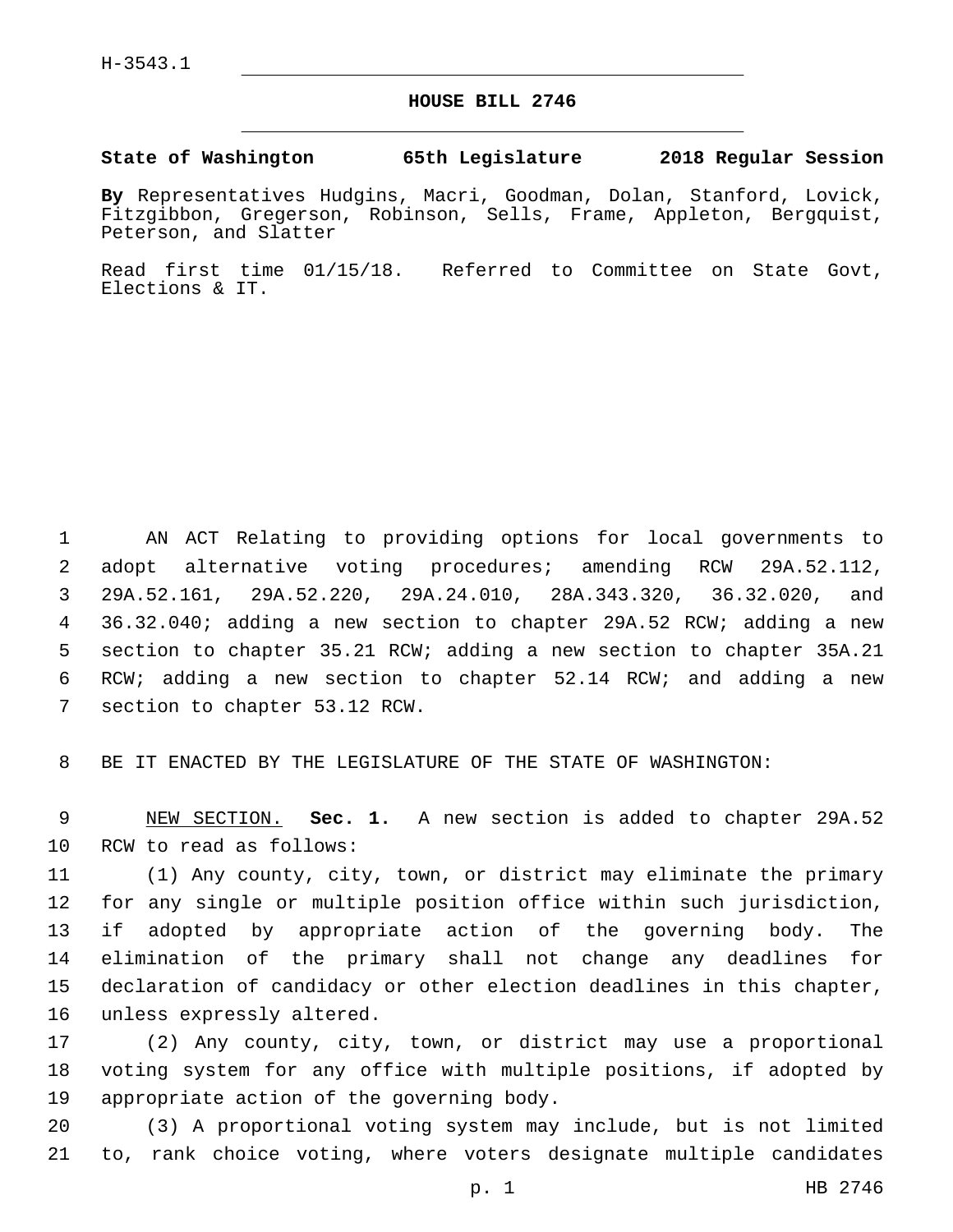for the same office by order of preference and the results are tabulated by a method of giving effect to the ranked preferences.

 (4) The secretary of state must approve any proportional voting system before it is adopted by a county, city, town, or district, to ensure such system maintains compliance with state election law. The secretary of state may adopt rules to provide such an approval 7 process.

 **Sec. 2.** RCW 29A.52.112 and 2014 c 7 s 1 are each amended to read 9 as follows:

 (1) A primary is a first stage in the public process by which 11 voters elect candidates to public office.

 (2) Whenever candidates for a partisan office are to be elected, the general election must be preceded by a primary conducted under this chapter, except as provided in section 1 of this act. Based upon votes cast at the primary, the top two candidates will be certified as qualified to appear on the general election ballot, unless only one candidate qualifies as provided in RCW 29A.36.170.

 (3) No primary may be held for any single county partisan office to fill an unexpired term if, after the last day allowed for candidates to withdraw, only one candidate has filed for the 21 position.

 (4) For partisan office, if a candidate has expressed a party preference on the declaration of candidacy, then that preference will be shown after the name of the candidate on the primary and general election ballots as set forth in rules of the secretary of state. A candidate may choose to express no party preference. Any party preferences are shown for the information of voters only and may in 28 no way limit the options available to voters.

 **Sec. 3.** RCW 29A.52.161 and 2004 c 271 s 144 are each amended to read as follows:30

 Nothing in this chapter may be construed to mean that a voter may 32 cast more than one vote for candidates for a given office. Any proportional voting system, as provided in section 1 of this act, must include a tabulation method that adheres to this standard.

 **Sec. 4.** RCW 29A.52.220 and 2013 c 195 s 1 are each amended to 36 read as follows: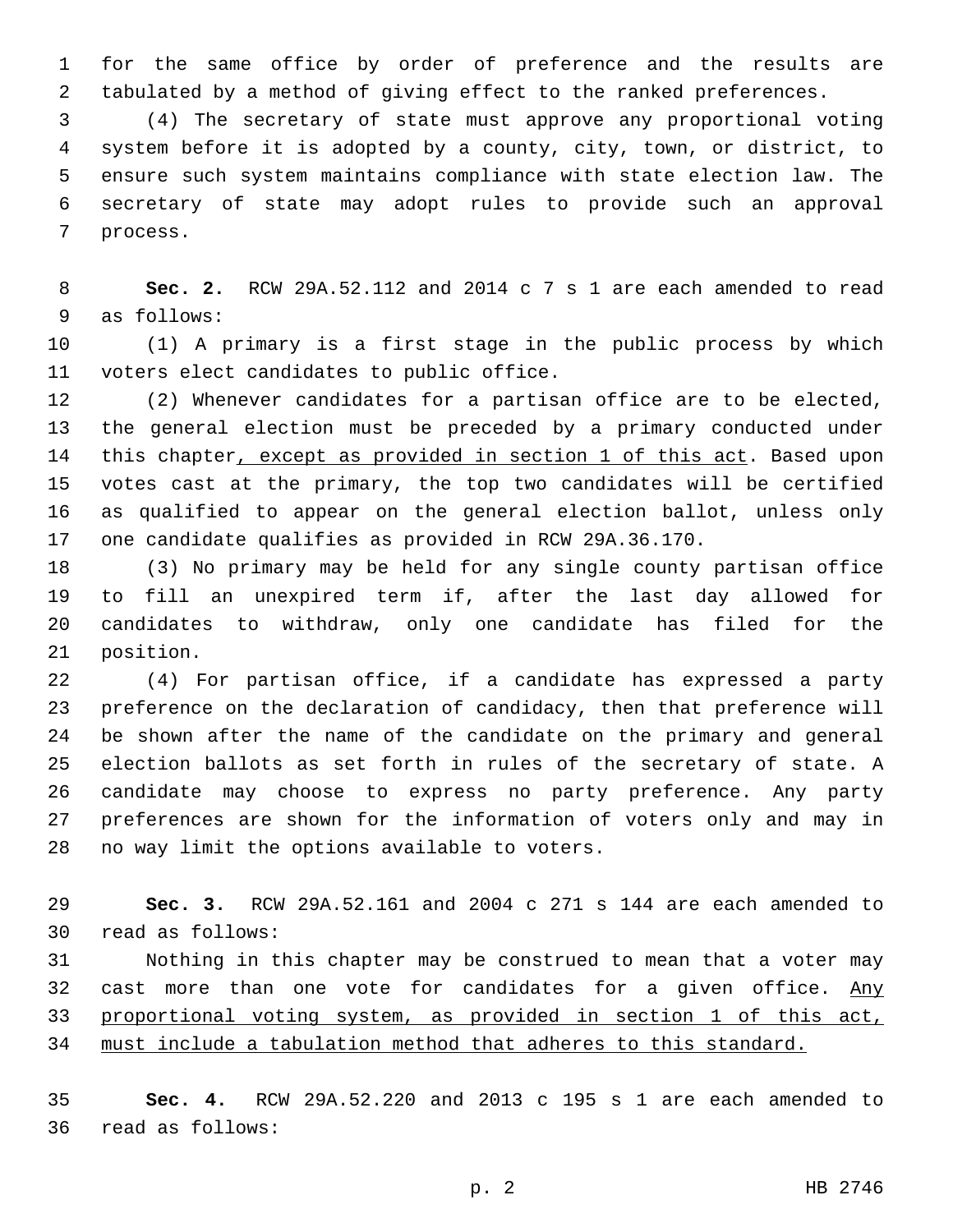(1) No primary may be held for any single position in any nonpartisan office if, after the last day allowed for candidates to withdraw, there are no more than two candidates filed for the position. The county auditor shall as soon as possible notify all the candidates so affected that the office for which they filed will not 6 appear on the primary ballot.

 (2) No primary may be held for the office of commissioner of a park and recreation district or for the office of cemetery district 9 commissioner.

 (3) Names of candidates for offices that do not appear on the primary ballot shall be printed upon the general election ballot in 12 the manner specified by RCW 29A.36.131.

 (4) No primary may be held for any office where the primary has been eliminated, pursuant to section 1 of this act.

 **Sec. 5.** RCW 29A.24.010 and 2003 c 111 s 601 are each amended to 16 read as follows:

 Not less than thirty days before the first day for filing declarations of candidacy under RCW 29A.24.050 for legislative, judicial, county, city, town, or district office, where more than one position with the same name, district number, or title will be voted upon at the succeeding election, the filing officer shall designate 22 the positions to be filled by number.

 The positions so designated shall be dealt with as separate offices for all election purposes. With the exception of the office of justice of the supreme court, the position numbers shall be assigned, whenever possible, to reflect the position numbers that were used to designate the same positions at the last full-term election for those offices. This section does not apply where a county, city, town, or district has authorized a proportional voting system, as provided in section 1 of this act.

 **Sec. 6.** RCW 28A.343.320 and 2015 c 53 s 11 are each amended to 32 read as follows:

 (1) Candidates for the position of school director shall file their declarations of candidacy as provided in Title 29A RCW.

 (2) Except as otherwise provided in this section, the positions of school directors in each district shall be dealt with as separate offices for all election purposes, and where more than one position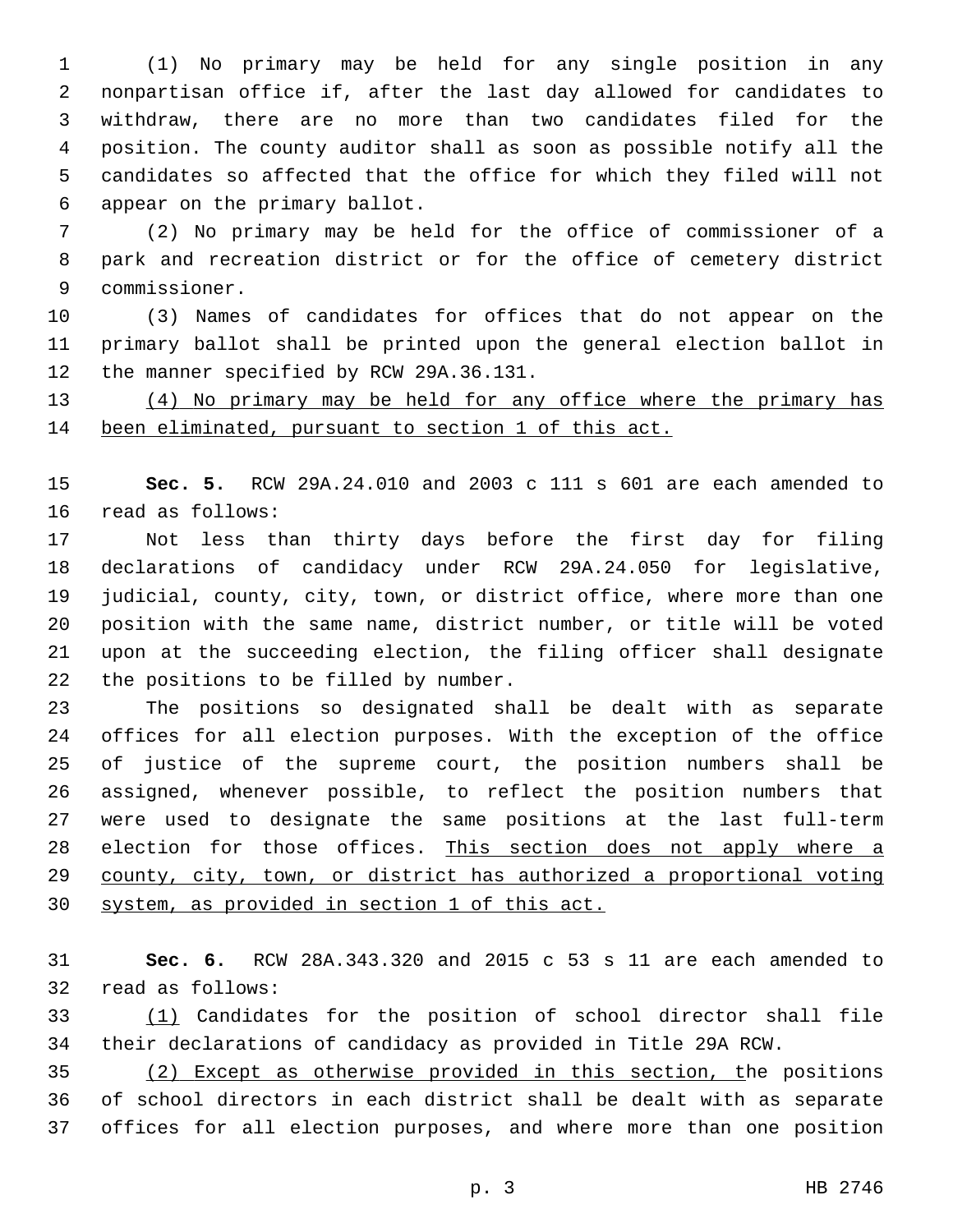is to be filled, each candidate shall file for one of the positions 2 so designated((: PROVIDED, That)).

 (3) In school districts containing director districts, or a combination of director districts and director at large positions, candidates shall file for such director districts or at large positions. Position numbers shall be assigned to correspond to 7 director district numbers to the extent possible.

 (4) A school board may authorize a change to their electoral system, pursuant to section 1 of this act.

 NEW SECTION. **Sec. 7.** A new section is added to chapter 35.21 11 RCW to read as follows:

 The legislative authority of a city or town may authorize a change to their electoral system, pursuant to section 1 of this act.

 **Sec. 8.** RCW 36.32.020 and 1982 c 226 s 4 are each amended to 15 read as follows:

 The board of county commissioners of each county shall divide their county into three commissioner districts so that each district shall comprise as nearly as possible one-third of the population of the county: PROVIDED, That the territory comprised in any voting precincts of such districts shall remain compact, and shall not be 21 divided by the lines of said districts.

 However, the commissioners of any county composed entirely of islands and with a population of less than thirty-five thousand may divide their county into three commissioner districts without regard to population, except that if any single island is included in more than one district, the districts on such island shall comprise, as 27 nearly as possible, equal populations.

28 The lines of the districts shall not be changed ((oftener)) more 29 often than once in four years and only when a full board of commissioners is present. The districts shall be designated as 31 districts numbered one, two, and three.

 The commissioners of any county may authorize a change to their electoral system, pursuant to section 1 of this act.

 **Sec. 9.** RCW 36.32.040 and 1982 c 226 s 5 are each amended to read as follows:35

 (1) Except as otherwise provided in ((subsection (2) of)) this section, the qualified electors of each county commissioner district,